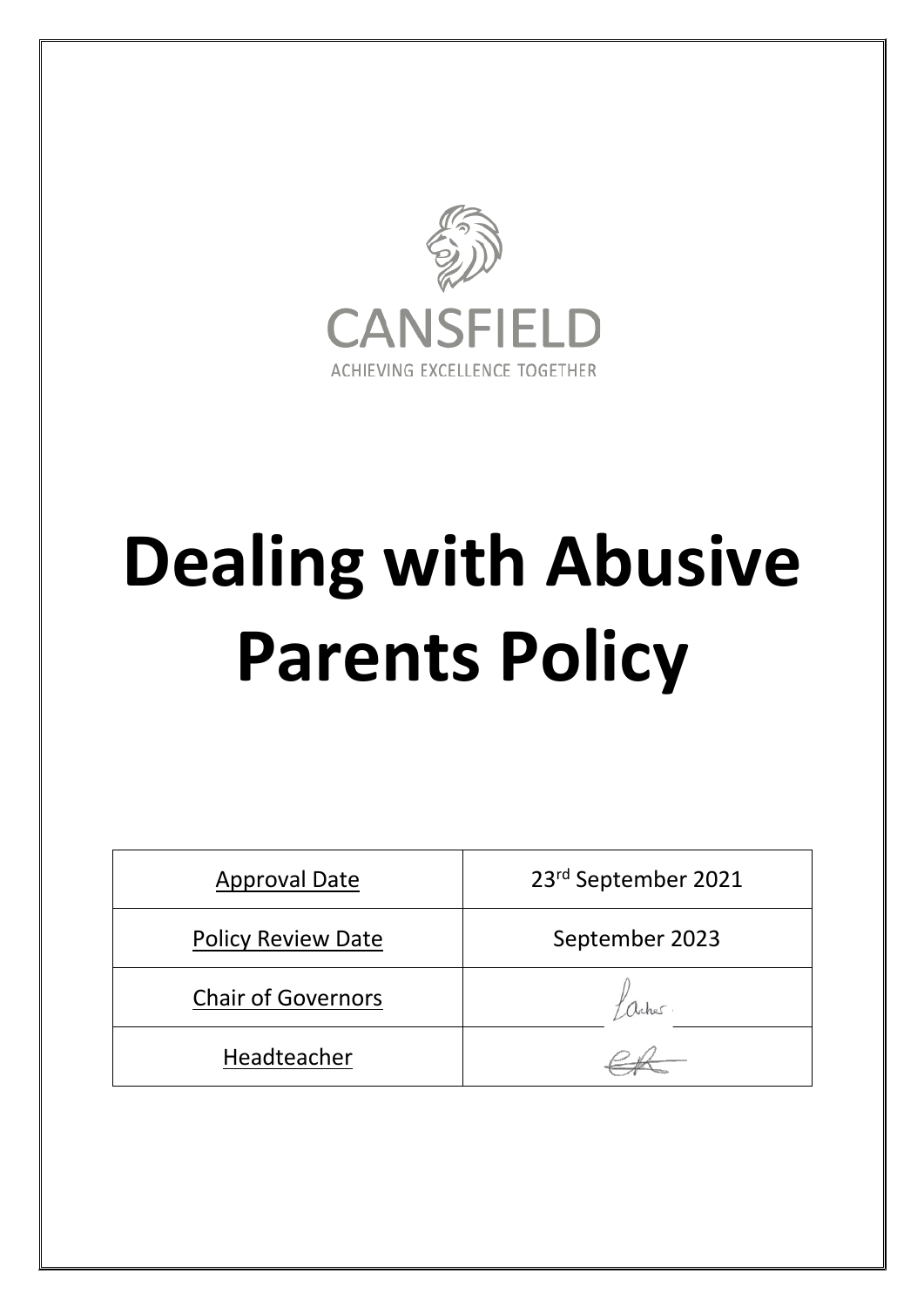# **1. Statement of Principles**

This policy has been written taking into account the DfE Guidance *Controlling Access to School Premises*  (November 2018) as well as NAHT guidance on dealing with abusive parents.

At Cansfield High School, we value the positive relationships forged with parents and visitors to the school. We encourage close links with parents and the community and believe that students benefit when the relationship between home and school is a positive one. We also strive to make our school a place where adults model for students the behaviour we teach and expect. In general, we place a high importance on good manners, positive communication and mutual respect.

Almost all parents, carers and visitors to Cansfield High School are keen to work with us and are supportive of the school. However, on very rare occasions the behaviour of a small number of parents falls short of what we expect. This sometimes manifests itself in aggression or abuse towards members of the school community. This can be in written communication (including social media), on the telephone or in face-to-face incidents.

In these situations, we expect members of staff to behave professionally, attempting to defuse the situation where possible and seeking the involvement as appropriate of other colleagues. Staff who face these situations have licence to end any conversation (face to face or on the telephone). They should then refer the incident to a senior manager who will take appropriate action or invoke the provisions of this policy.

The overriding principle is, however, that all members of the school community have the right to work or be in school without fear of aggression or abuse from parents.

The progress and wellbeing of the parent's child(ren) will be fully considered. Actions taken against the parent will be reasonable and proportionate. The parent will have the opportunity to put their views forward at every stage. In the case of the imposition of conditions or a ban from school, robust review processes involving the Chair of Governors and then the Governing Board are in place to ensure fairness.

# **2. Definition of Unacceptable Behaviour**

We consider that aggressive, abusive or insulting behaviour or language from a parent presents a risk to staff and students. Unacceptable behaviour is such that makes a member of staff or student feel threatened. This can be through face-to-face contact, on the telephone or in written communication (including social media). The following is not an exhaustive list but seeks to provide illustrations of such behaviour:

- any kind of insult as an attempt to demean, embarrass or undermine
- any kind of threat
- raising of voice so as to be intimidating
- physical intimidation, eg by standing very close to him / her or the use of aggressive hand gestures
- use of foul or abusive language
- any kind of physical abuse
- allegations which turn out to be vexatious or malicious.

# **3. The School's Approach to Dealing with Incidents**

If a parent / carer / visitor behaves in an unacceptable way towards a member of the school community, the Headteacher or appropriate member of senior staff will assess the level of risk before deciding on a future course of action. The course of action will be reasonable and commensurate with the assessed level of risk.

# **4. Risk Assessment**

The Headteacher will carry out a risk assessment in order to help make a decision about the level of response. In all cases the response will be reasonable and proportionate. The Headteacher will consider the following questions: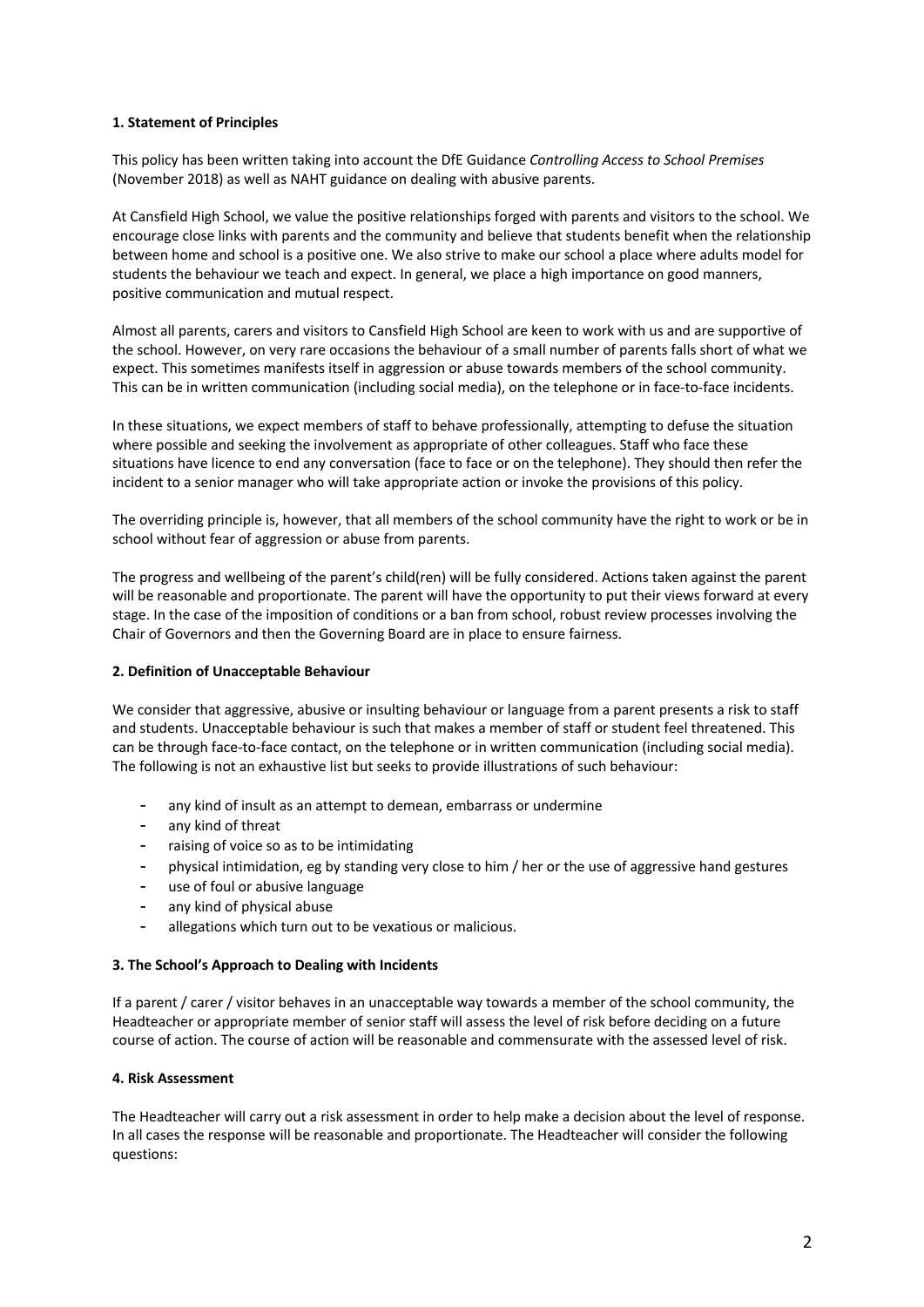- What form did the abuse take?
- What evidence is there?
- What do witnesses say happened?
- Are there previous incidents to take into consideration?
- Do members of staff / students feel intimidated by the parent's behaviour?
- Is there any evidence of provocation?
- How high is the assessed risk that this will be repeated or there will be retaliation at the school's action? (low, medium, high).

# **5. Recording of Incidents**

Staff / students subject to abuse and witnesses will make written statements about incident(s) which will be kept in a file with subsequent letters. This file will be kept by the Headteacher. Depending on an assessment of the risk of retaliation to witnesses or individuals, statements made by adults may be made available to the parent if they request it.

# **6. The School's Response**

Following the completion of the risk assessment, the Headteacher will decide the level of action to be taken. Actions will include the following:

# *Level 1: Clarify to the parent what is considered acceptable behaviour by the school*

In some instances, it may be appropriate simply to ensure that the parent is clear about behavioural standards expected by the school. This could be explained by letter from the Headteacher. This letter may contain a warning about further action if there are further incidents. The parent will be invited to write to the Headteacher with his / her version of events within 10 working days. Depending on the parent's response a meeting may then be held to discuss the situation and how this can be avoided in future.

# *Level 2: Invite the parent to an informal meeting to discuss events*

This could be helpful to discuss and diffuse the situation. The safety and wellbeing of those attending such a meeting must be carefully considered. Members of school staff will always be accompanied by at least one other colleague at any such meeting. Consideration should be given to the seating arrangements, and care taken to ensure exits cannot be blocked by a parent who could potentially become aggressive. The main points of discussion and any agreed actions should be noted, and a follow-up letter or email sent to confirm the school's expectations and any agreed actions.

# *Level 3: Impose conditions on the parent's contact with the school and its staff*

Although fulfilling a public function, schools are private places. The public has no automatic right of entry. Parents of enrolled students have an 'implied licence' to come onto school premises at certain stated times. It is for schools to define and set out the extent of such access. Parents exceeding this would be trespassing. Depending of the type, level or frequency of the unacceptable behaviour, the school may consider imposing conditions on the parent's contact with the school. These conditions may include (but are not exclusively):

- being accompanied to any meeting with a member of school staff by a member of SLT
- restricting contact by telephone to named members of the senior leadership team
- restricting written communications to named members of the senior leadership team
- restricting attendance at school events to those where the parent will be accompanied by a member of the senior leadership of the school
- any other restriction as deemed reasonable and proportionate by the Headteacher.

In the event that conditions are imposed, a letter would be sent to them by the Headteacher explaining what the conditions are and how they will work. The parent would be given 10 working days from the date of that letter to make representations in writing about the conditions to the Chair of Governors. The Chair of